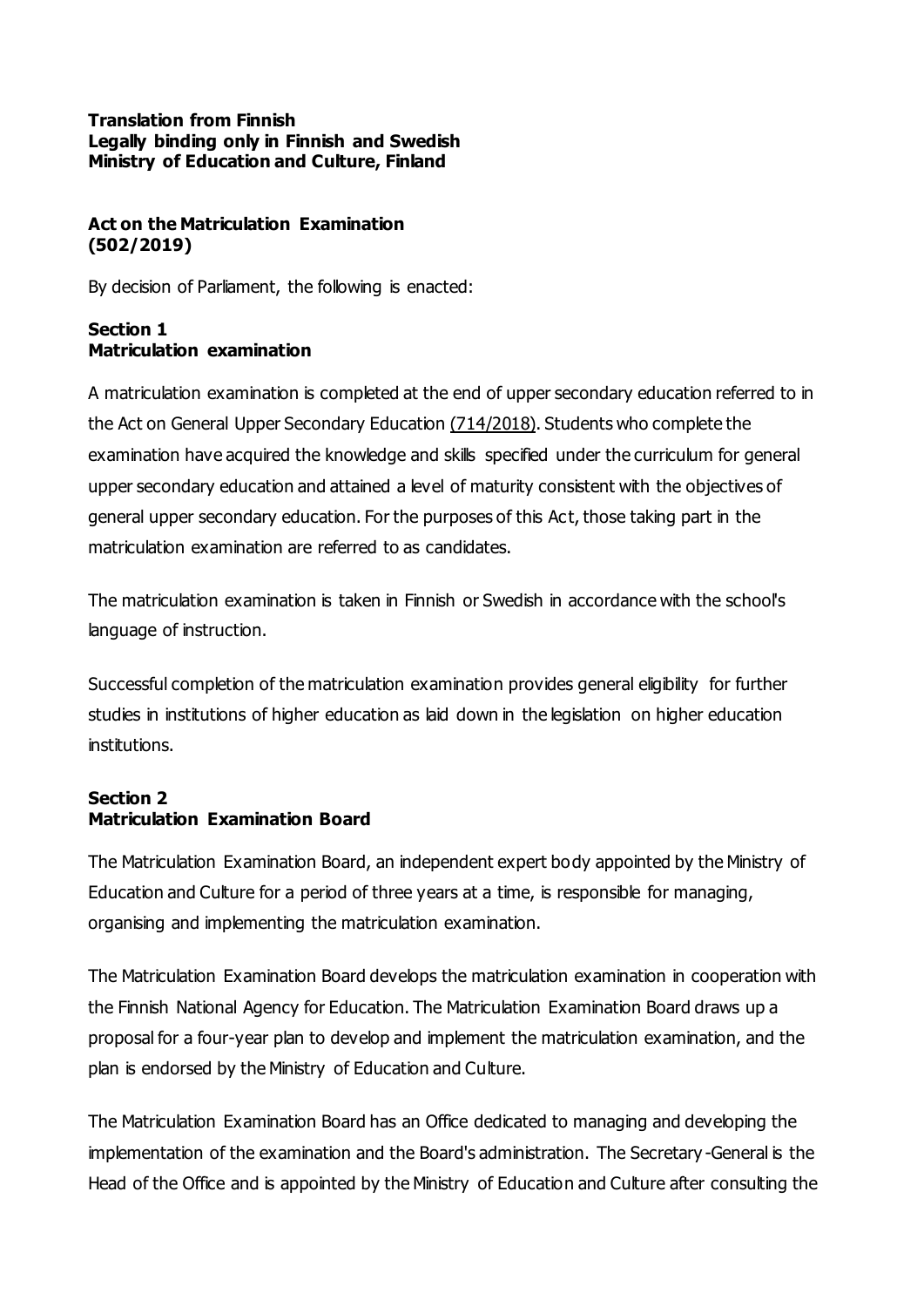Board. Provisions on the role of the Office as a separate unit of the Finnish National Agency for Education are laid down in the Act on the Finnish National Agency for Education (564/2016).

Further provisions on the Matriculation Examination Board are issued by government decree.

### **Section 3 Matriculation examination tests**

The matriculation examination comprises tests in language and literature in the mother tongue, the second national language, foreign languages, mathematics, humanities and sciences.

The test consisting of language and literature in the mother tongue can only be taken in Finnish, Swedish or Saami. Aside from the Finnish and Swedish tests intended for those whose mother tongue is Finnish or Swedish, tests may be organised based on a language and literature syllabus for Finnish or Swedish as a second language.

Two-tier tests of different degrees of difficulty are organised in mathematics and one or the other of the two national languages. Two-tier tests may be held in foreign languages.

Provisions on the formulation and organisation of tests in humanities, sciences and foreign languages are issued by government decree. The Matriculation Examination Board determines in which foreign languages tests are organised as two-tier tests.

# **Section 4 Organisation of tests**

Educational institutions that provide general upper secondary education organise tests for the matriculation examination simultaneously twice a year.

Providers of general upper secondary education are also obliged to organise the tests for persons who have previously completed their matriculation examination in the general upper secondary school and who resit matriculation examination tests in accordance with section 16 or those who supplement their matriculation examination in accordance with section 17, and to persons who have previously studied in the general upper secondary school of the education provider and are taking a separate test in accordance with section 6. If the general upper secondary school of the education provider in which a person has completed his or her matriculation examination no longer organises general upper secondary education, the person has the right to complete the test in the general upper secondary school closest to his or her place of residence. Subject to the capability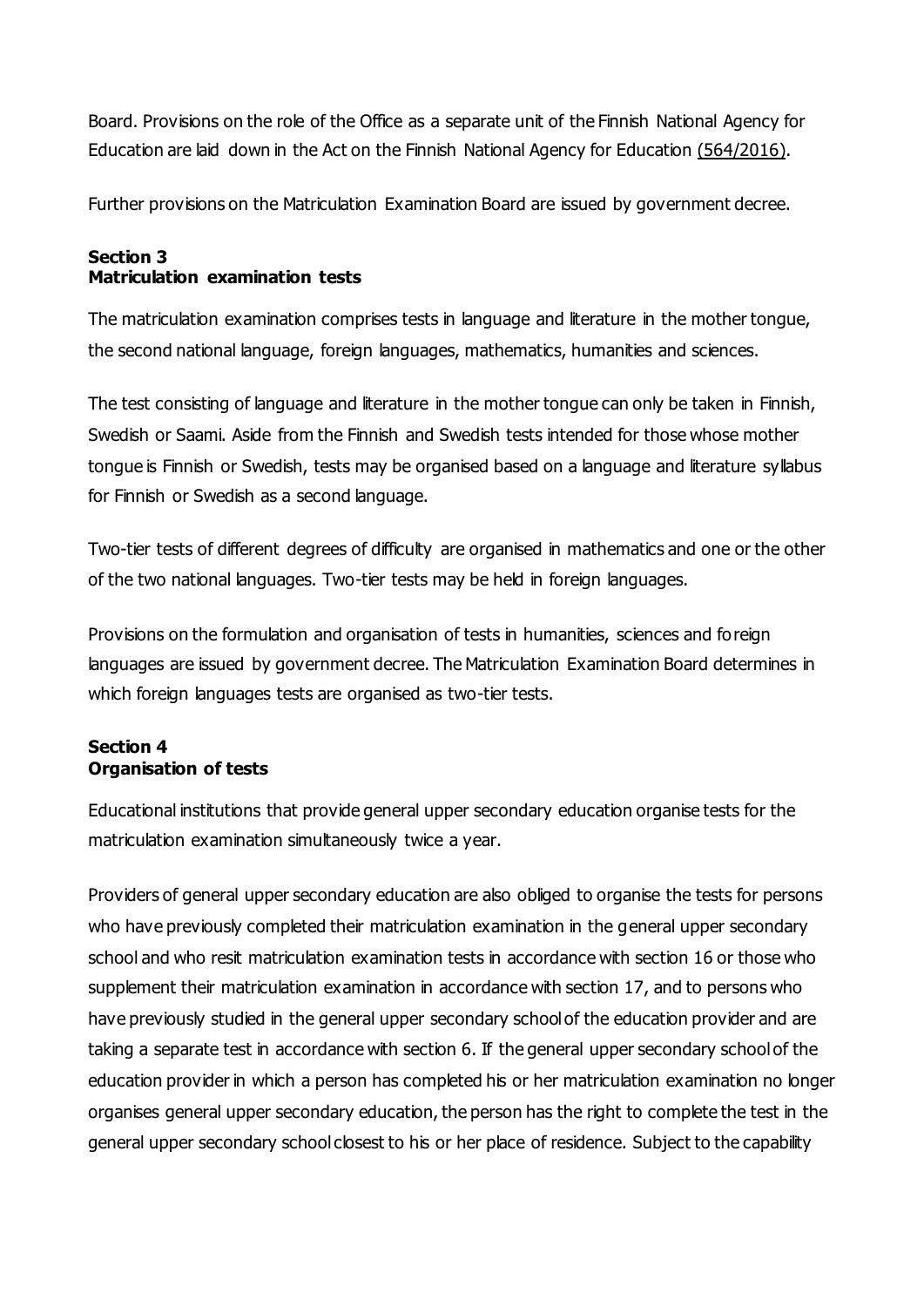conditions of the education provider, the tests for the matriculation examinations must also be organised for other persons.

The principal in charge of the activities referred to in subsection 1 of section 57 of the Act on General Upper Secondary Education is responsible for organising the matriculation examination and its tests.

The tests for the matriculation examination are written tests or tests in electronic form and may involve oral tasks. The Matriculation Examination Board issues further provisions on the organisation of the tests and the schedules and test arrangements associated with it. On very serious grounds related to the circumstances for organising the tests, the Matriculation Examination Board may decide that the tests of one educational institution are to be organised differently from those of other educational institutions.

#### **Section 5 Right of a person other than one completing a syllabus in general upper secondary education to take the matriculation examination**

In addition to those completing the syllabus in general upper secondary education, the matriculation examination may be taken by a person who has previously completed:

1) the general upper secondary syllabus or equivalent foreign education;

2) been awarded an initial vocational qualification referred to in the Vocational Education and Training Act (531/2017), or a corresponding prior qualification;

3) a vocational qualification of a minimum scope of two years or equivalent studies based on a basic education syllabus other than that referred to in paragraph 2 or corresponding earlier studies, as well as additional studies prescribed by the Matriculation Examination Board.

A student completing a qualification referred to in paragraph 2 of subsection 1 above may participate in the matriculation examination while still enrolled as a student in said basic studies leading to a qualification.

### **Section 6 Taking separate tests**

A person who has not completed the matriculation examination may take separate tests included in the matriculation examination. However, separate tests may not be taken by a person who has been admitted under subsection 2 of section 20 of the Act on General Upper Secondary Education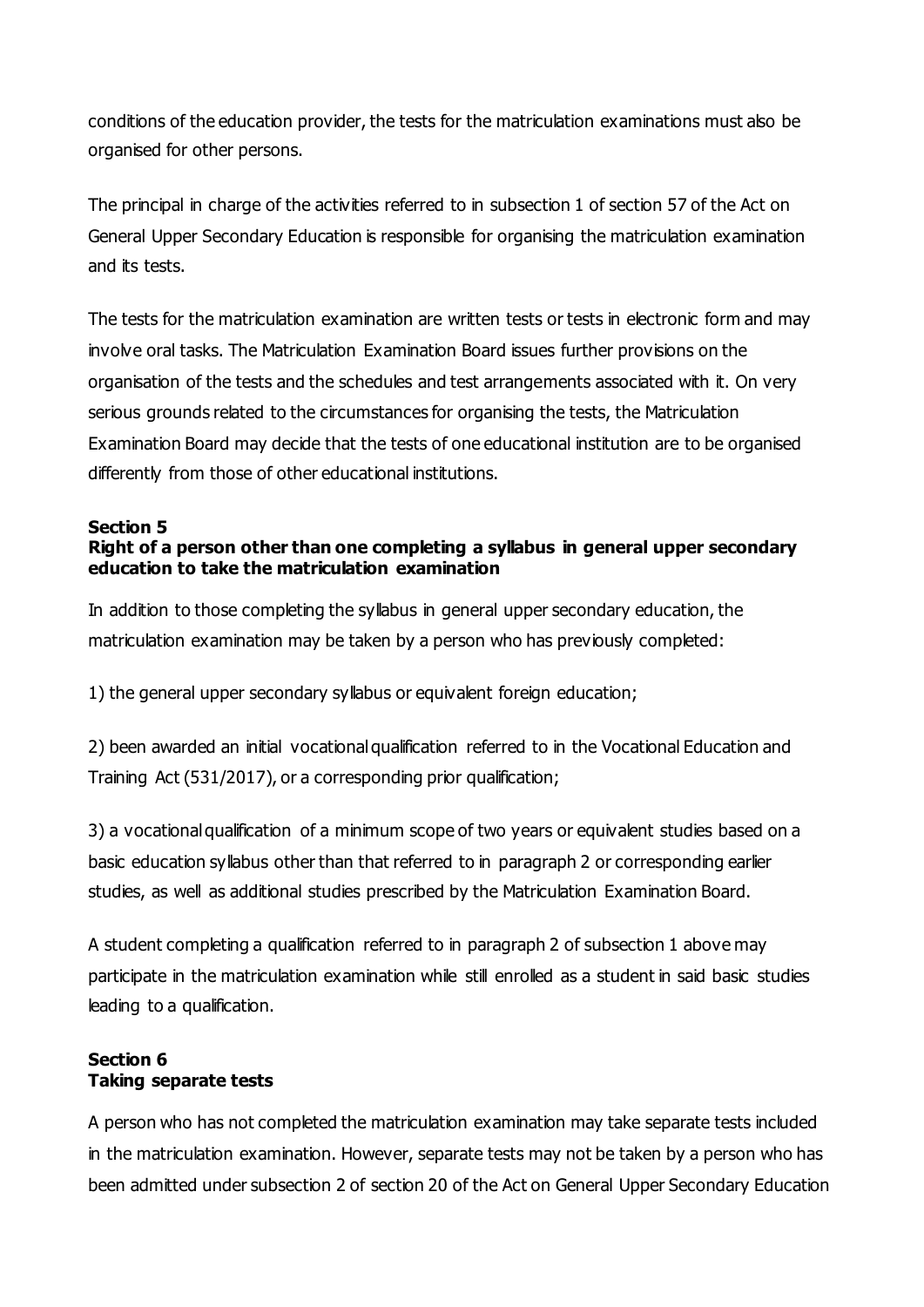to complete the general upper secondary syllabus or under section 43 of the Act on Vocational Education and Training to complete the initial vocational qualification.

Separate tests do not form a matriculation examination qualification. If a person who has completed separate tests subsequently sits the matriculation examination, the separate tests that were successfully completed may be included in the matriculation examination over a period of three years from the pass date of the separate tests.

## **Section 7 Preconditions for taking tests**

Those completing the general upper secondary education syllabus may sit matriculation examination tests after studying the compulsory studies issued by the Government Decree referred to in section 11 of the Act on General Upper Secondary Education in the subject in which they wish to sit the test. Where there are no compulsory studies in a subject in a given humanities and sciences test, the candidate may take the test after having completed four general upper secondary credits in the subject. If a foreign language test is based on a syllabus with no compulsory studies, the general upper secondary student may take the test after having completed six credits in the subject.

Subject to a decision by the school principal, a general upper secondary student who has not completed the syllabus referred to in subsection 1 may, on special grounds, take part in a test provided that he or she is otherwise deemed to possess sufficient competencies to pass the test.

A student pursuing an initial vocational qualification may sit the tests of the matriculation examination after having reached a competence level equivalent to at least 90 competence points.

## **Section 8 Registering for tests**

Candidates shall register in writing for each matriculation examination round and for each test at the latest on the date specified by the Matriculation Examination Board at the general upper secondary school where they intend to take the test. The principal is in charge of ensuring that the candidates meet the conditions laid down in sections 5–7 for taking part in the matriculation examination and its tests. Where the right to participate is denied, a reasoned decision in writing shall be provided.

Where a candidate is taken ill or has another equally compelling reason, the Matriculation Examination Board may allow the candidate to register after the deadline has expired.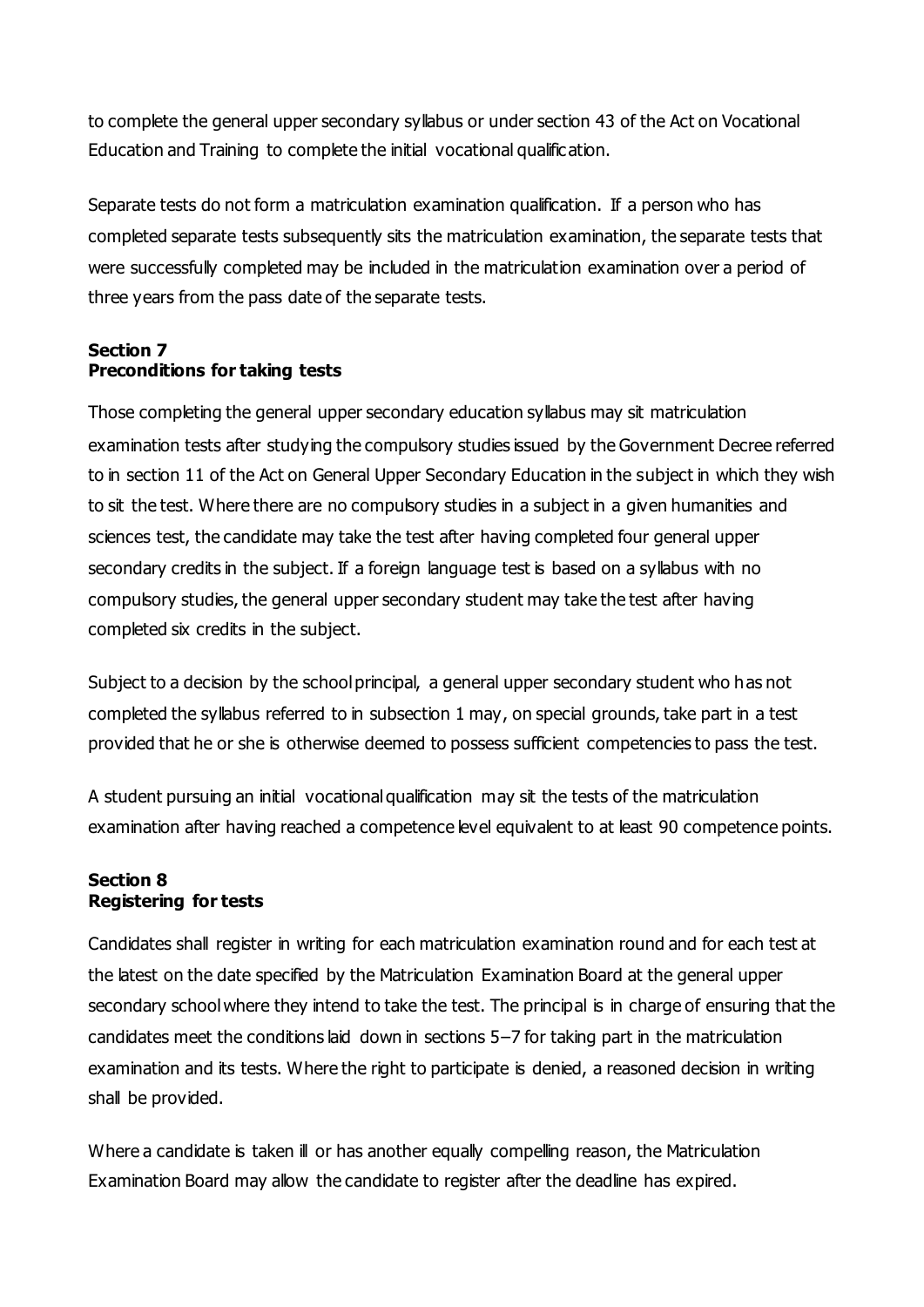On application, the Matriculation Examination Board may, for compelling reasons such as illness, study or work abroad, or other comparable reasons, annul a candidate's registration for a test. On application, the Matriculation Examination Board may also accept a change to the information given when registering, if this is necessary for completing the matriculation examination or for some other equally compelling reason.

The Matriculation Examination Board issues further provisions on the procedures for registering.

## **Section 9 Special arrangements for candidates**

A candidate who, due to an illness, a disability, a special difficulty in reading and writing, being a foreign language speaker or other comparable reason, is prevented from sitting tests for the matriculation examination in the same way as other candidates, may take the tests in an alternative way.

On application, the Matriculation Examination Board decides on the use of the special arrangements referred to in subsection 1. In sudden and unforeseen situations, the use of special arrangements may also be decided by the school principal.

The Matriculation Examination Board issues further provisions on the application and use of special arrangements.

### **Section 10 Matriculation examination tests**

Candidates taking the matriculation examination shall sit five tests, which consist of a test in the candidate's mother tongue and literature and, on the basis of the candidate's choice, tests in at least three subjects from a group that includes mathematics, the second national language, a foreign language and a humanities or sciences subject.

The tests referred to in subsection 1 can include only one test in one subject. The candidate may also sit one or more additional tests.

At least one of the tests included in the matriculation examination shall consist of a more advanced test within the meaning of subsection 3 of section 3 or a test in the mother tongue and literature in lieu of a test in the second national language or of a foreign language test within the meaning of subsection 2 or 3 of section 11.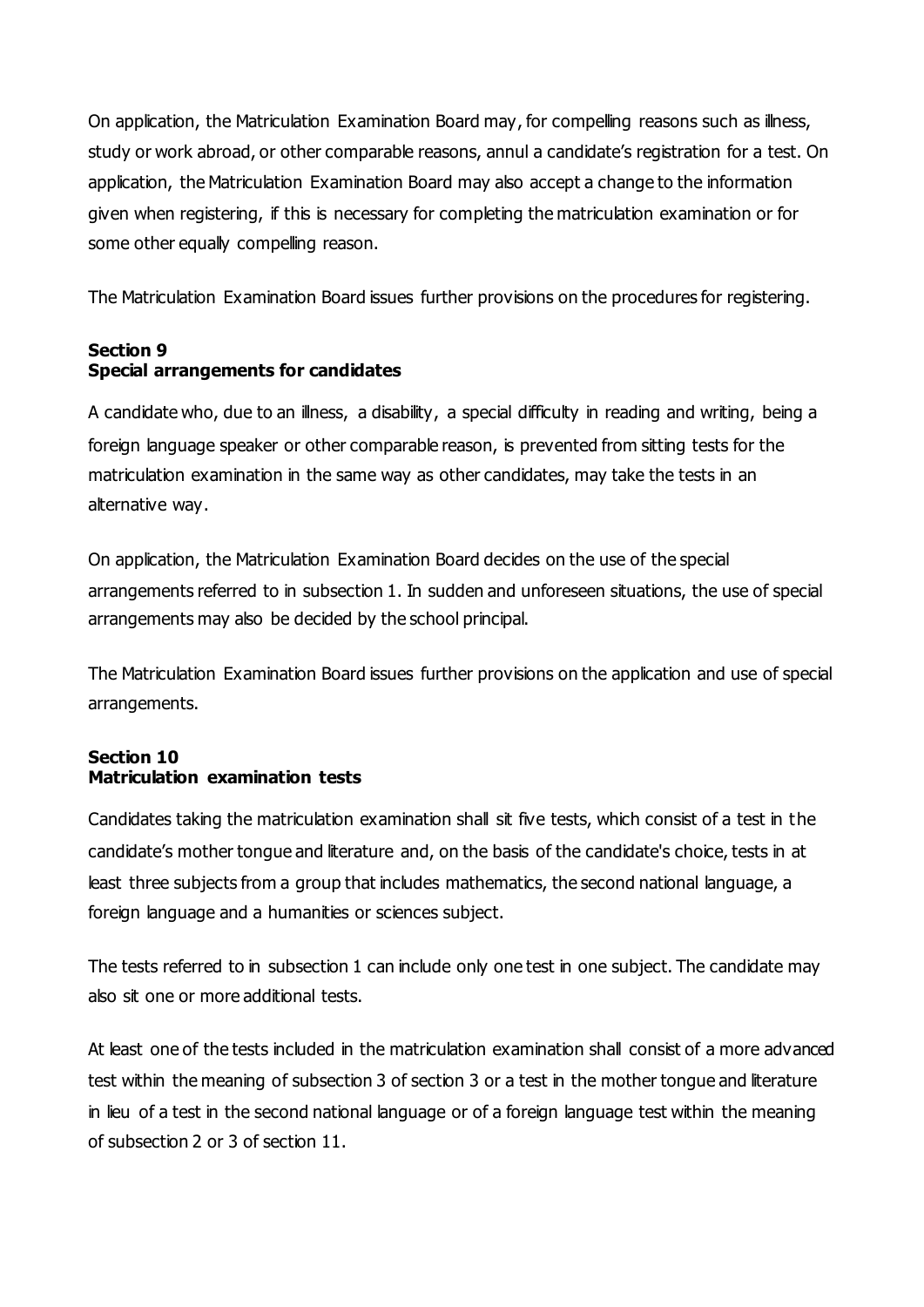# **Section 11 Special provisions on mother tongue and literature test and language tests**

Candidates may take the mother tongue and literature test in the form of a test based on the syllabus for Finnish or Swedish as a second language and literature if the candidate's mother tongue is not Finnish, Swedish or Saami and the candidate has studied according to said syllabus, which, under section 7, are a prerequisite for participating in the test for those following the syllabus for general upper secondary education, or if the candidate uses sign language as the mother tongue or first language. On application, the Matriculation Examination Board may, where there are very serious reasons, grant the right for a candidate other than the one referred to above to sit a test in the meaning of the one in this subsection.

Instead of a test in the second national language, a candidate may sit a test in the mother tongue and literature in said language designed for candidates who are either Swedish-speaking or Finnish-speaking.

Instead of a foreign language test, a candidate may sit a mother tongue and a literature test in the Saami language.

# **Section 12 Completion of the matriculation examination**

The matriculation examination is passed once the candidate has successfully completed the tests referred to in section 10 and the syllabus for general upper secondary education or other qualification or education referred to in section 5.

Notwithstanding a grade in a test as referred to in subsection 1 of section 10 being marked as a fail, the matriculation examination may be passed if the grades of the other tests taken by the candidate demonstrate the knowledge and skills referred to in subsection 1 of section 1 and sufficient maturity, and the candidate has not objected in writing to having the failed grade recorded in the certificate. However, the matriculation examination certificate may not be completed if a test is deemed to have been a fail under section 14 or 15.

The Matriculation Examination Board issues further provisions on the practical procedures for completing the matriculation examination and on the grounds for completing the matriculation examination regardless of a failed grade.

## **Section 13 Maximum time allowed for completing the matriculation examination**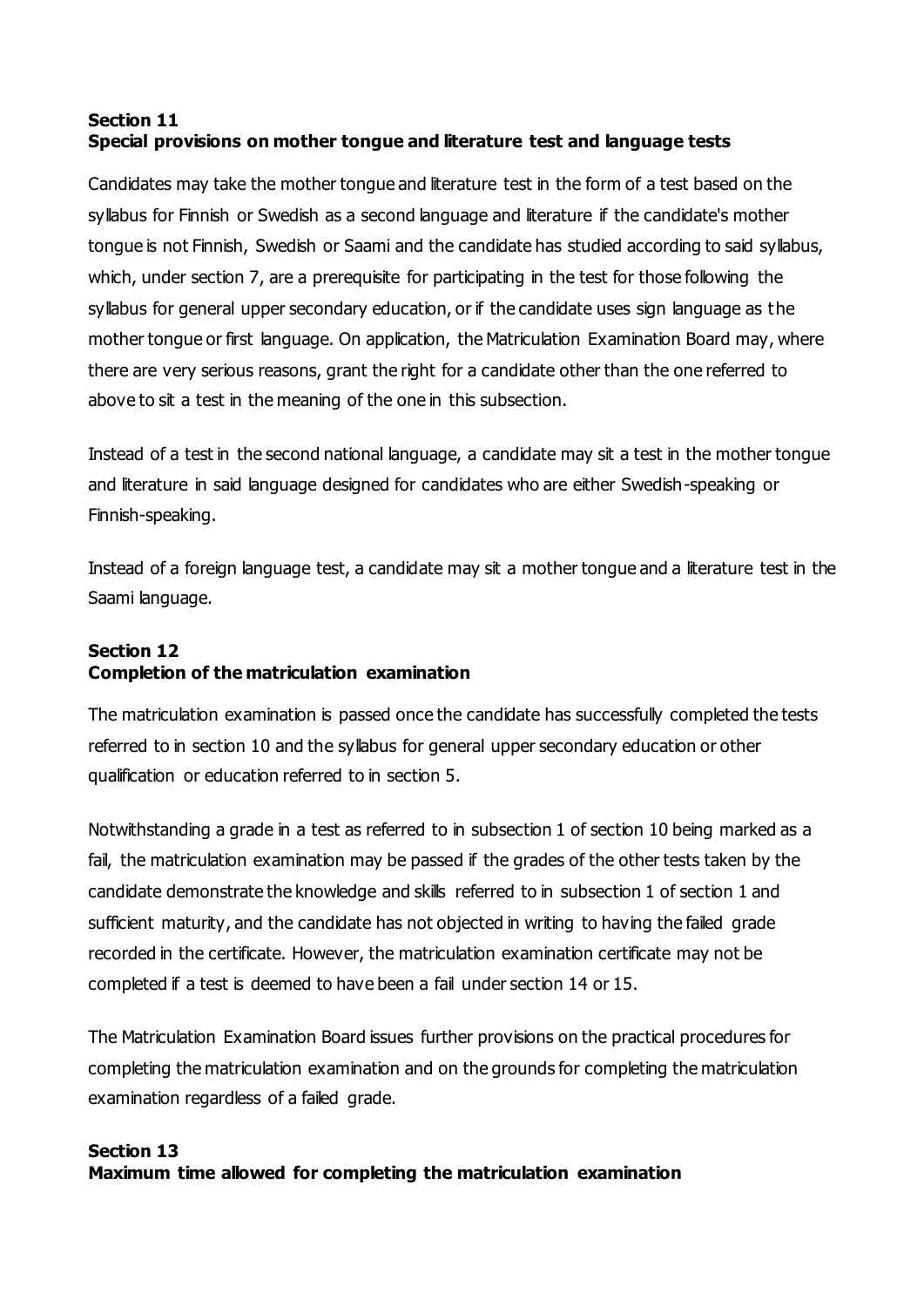The matriculation examination shall be completed in the course of three successive examination rounds.

However, a candidate who has a failed grade in a test that is a prerequisite for completing the matriculation examination in accordance with subsection 1 of section 10 may endeavour to complete the matriculation examination by using the next three examination rounds subsequent to the round when the failed grade occurred to resit said test.

However, a candidate who has participated in at least one examination round and who, due to illness, full-time studies abroad or other equally serious reasons, has been prevented from participating in the tests of the examination round, may continue pursuing the matriculation examination for one examination round immediately after the expiry of the maximum period referred to in subsection 1. If, for the reasons referred to above, a candidate is unable to take the tests for two consecutive examination rounds, the candidate may continue pursuing the matriculation examination for two consecutive examination rounds immediately subsequent to the expiry of the maximum period referred to in subsection 1. The candidate referred to in this subsection retains the right to resit a test marked as a fail in such a way that the examination rounds lost are not included in the examination rounds referred to in subsection 2.

Where a candidate has not completed the matriculation examination within the period laid down in subsections 1–3, the matriculation examination is deemed to be a fail. In such cases, the entire matriculation examination may be retaken from the beginning. The candidate may incorporate tests that were a pass in the failed matriculation examination into a new matriculation examination for a period of three years from the time the earlier test was successfully passed.

On application, the Matriculation Examination Board may, where there are very serious reasons, decide that a candidate may retake the matriculation examination from the beginning even if the matriculation examination is still in progress.

### **Section 14 Failure to attend a test event and discontinued test**

If a candidate who has registered for a test fails to attend the test or to submit the test for grading, the candidate is deemed to have failed the test.

## **Section 15 Sanctions for breaches of order and for cheating**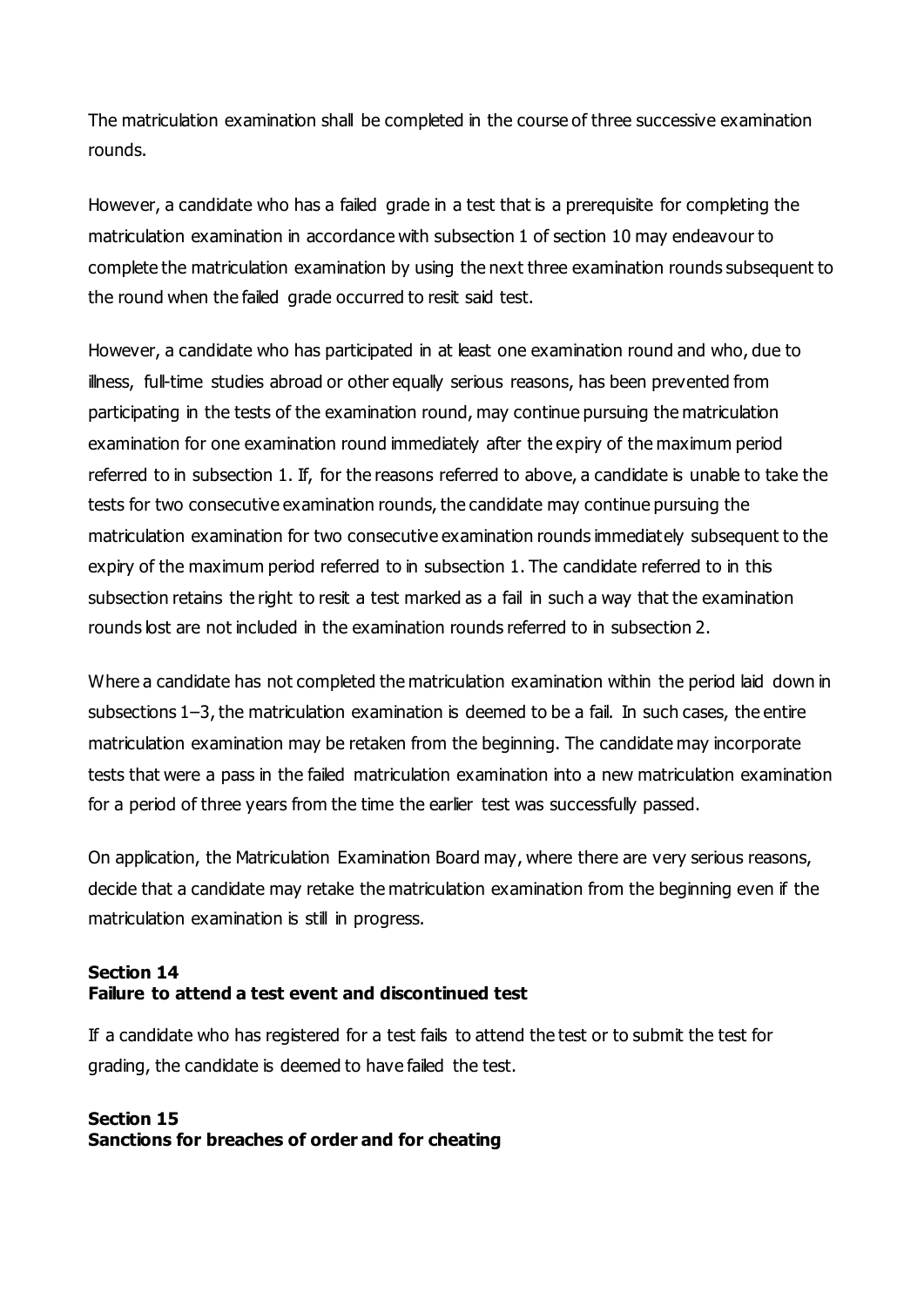If a candidate is disruptive during a test or otherwise breaches order during a test, and fails to desist despite warnings by the principal or a teacher, the candidate's test is deemed to be a fail. If the candidate's behaviour is recurring or has serious adverse effects on the performance of the tests of other candidates, all the tests taken by the candidate during that examination round are marked as a fail and the candidate loses the right to sit for subsequent tests being held during said examination round. If the behaviour is particularly serious and harmful, the candidate also loses the right to take part in the tests of the next examination round.

If a candidate is caught cheating or attempts to cheat or assists in cheating in a test, all the tests taken by the candidate during that examination round are deemed to be a fail and the candidate loses the right to take part in subsequent tests during said examination round. If the behaviour is recurring or otherwise particularly serious and harmful, the candidate also loses the right to take part in the tests of the next examination round.

Before imposing a sanction in the meaning of subsections 1 and 2, the procedure leading to the measure shall be specified, the candidate shall be heard and any other necessary reports shall be obtained.

The decision to impose a sanction is made by the principal of the general upper secondary school. However, the decision on a candidate losing the right to participate in the tests of the examination round subsequent to the ongoing examination round in the event of the procedure referred to in subsections 1 or 2 is made by a multi-member body of the education provider.

A candidate disrupting a test may be ordered to leave the test. If the candidate refuses to comply with the order to leave, the principal or teacher may remove the candidate as provided in section 43 of the Act on General Upper Secondary Education.

## **Section 16 Resitting tests**

There are no limitations to the number of times successfully completed tests can be retaken.

During the course of the examination, candidates have the right to resit three times any tests that were a fail. A candidate who failed a test at a more advanced level referred to in subsection 3 of section 3 may, when resitting the test, change its level. A candidate who failed a test in the mother tongue and literature intended for those whose mother tongue is Finnish or Swedish may, when resitting the test, take it based on the syllabus for Finnish or Swedish as a second language and literature, provided the candidate has the right to take the said test under subsection 1 of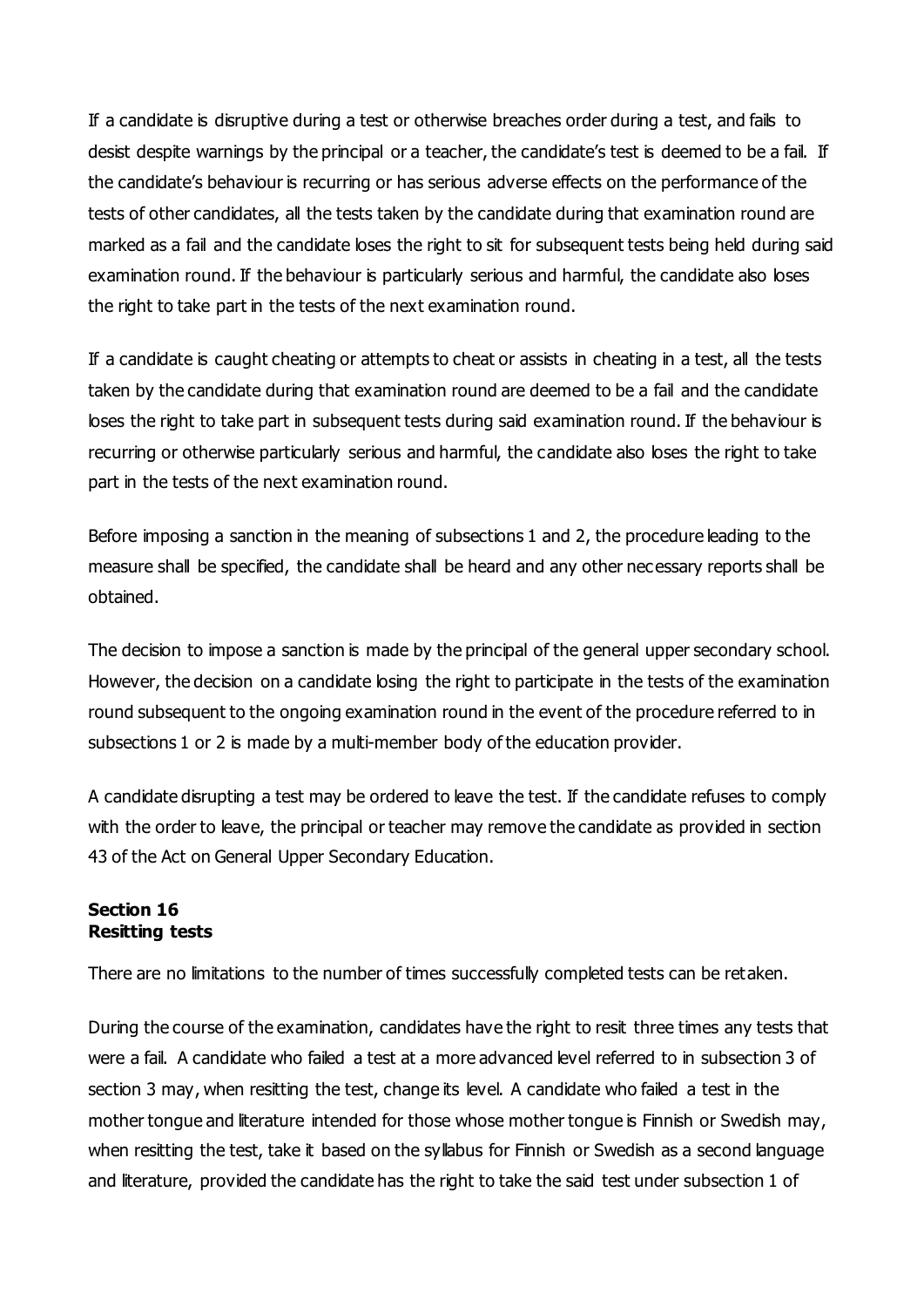section 11. A candidate who, in the manner referred to in subsection 2 or subsection 3 of section 11, has passed a test in the mother tongue and literature instead of a test in the second national language or a foreign language and failed the test, may, when resitting the test, take the test in the form of the second national language or a foreign language.

There are no restrictions on the number of times a failed test can be retaken by those who have completed the matriculation examination.

# **Section 17 Supplementing the matriculation examination**

Those who have successfully completed the matriculation examination in accordance with section 12 may supplement the examination by taking tests in subjects that were not included in the examination taken by a candidate, and by taking tests in the same subjects at a different level to the ones completed by the candidate earlier.

### **Section 18 Grading of tests**

Separate grades are given for each test in the matriculation examination. Besides giving a grade for tests, they may also be marked in more detail.

The tests are first checked and marked by the subject teacher appointed by the educational institution providing general upper secondary education, and a final grade is given by the Matriculation Examination Board. Where the education provider is unable to provide a teacher to mark a test in a given subject, the initial grading is done by the Matriculation Examination Board.

Where a candidate's performance in a test has been hampered by an illness, disability or other equally serious grounds, and the special arrangements referred to in section 9 cannot be considered sufficient to ensure that the candidate is able to do the test on equitable terms with other candidates, the Matriculation Examination Board may take this into account in the grading.

The candidate and the parent or guardian of a candidate who is under the age of 18 have the right to obtain information on how the criteria for marking are applied to the candidate's performance of a test. Candidates must be given an opportunity to see the marking of their written or test performance recorded in other ways.

Further provisions on the grades are issued by government decree. The Matriculation Examination Board determines the principles to be followed in the grading of the tests.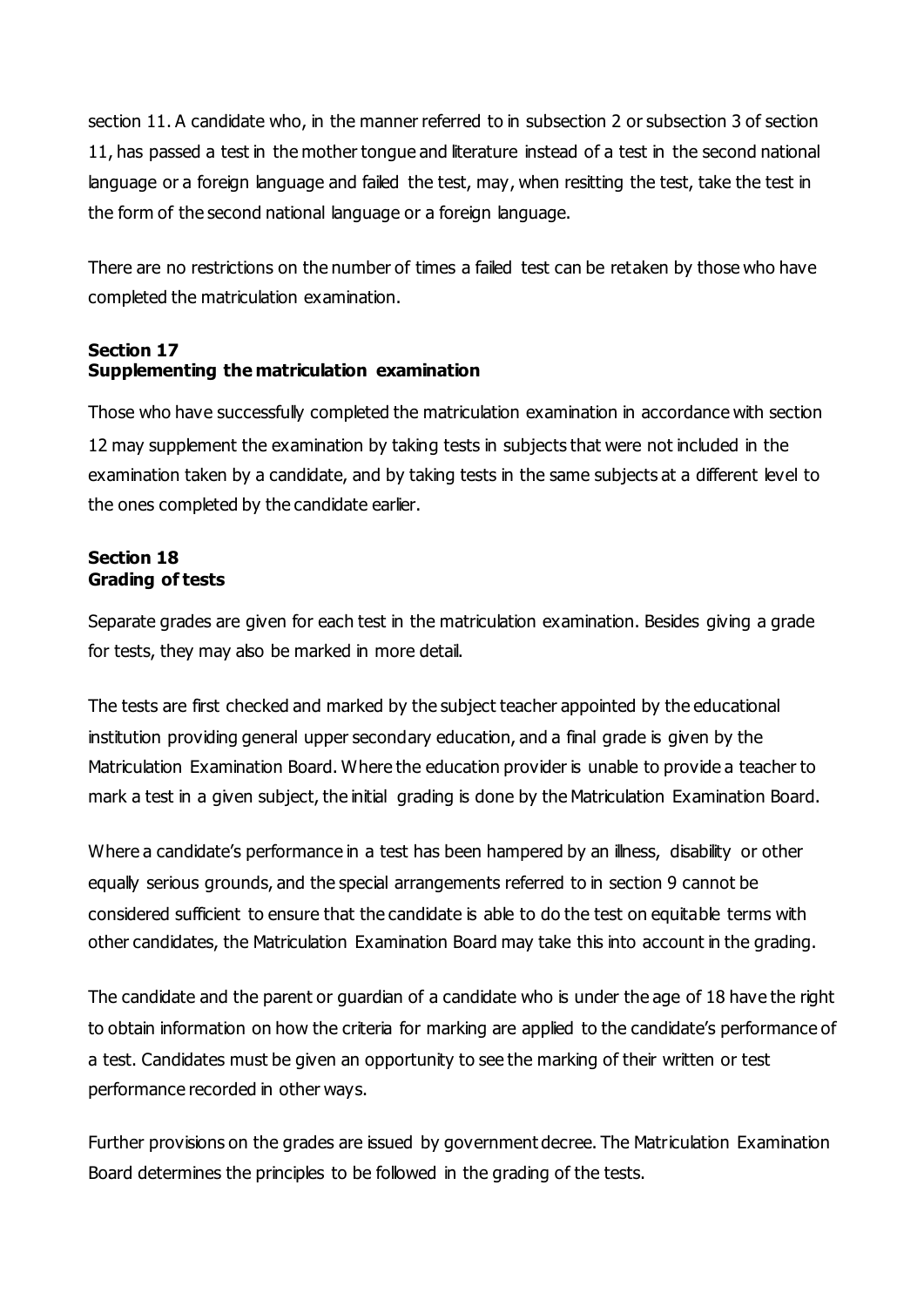# **Section 19 Examination certificate and certificates on the completion of tests**

The Matriculation Examination Board issues a certificate to candidates who have successfully completed the matriculation examination in accordance with the procedure laid down in section 12.

A certificate on the completion of a test incorporated in the matriculation examination is issued to other persons who have successfully completed a test.

The certificates are issued on condition that the fees referred to in section 20 for participating in examination rounds and tests have been paid.

Further provisions on the grades included in the matriculation examination certificate are issued by government decree.

# **Section 20 Fees charged for the matriculation examination**

The Matriculation Examination Board may charge fees for the matriculation examination and for participating in the tests.

Provisions on the fees charged for participating in the matriculation examination and its tests are issued by a decree of the Ministry of Education and Culture as provided in the Act on Criteria for Charges Payable to the State [\(150/1992\)](https://www.finlex.fi/fi/laki/ajantasa/1992/19920150) regarding the rates for transactions rendered under public law. The Matriculation Examination Board determines the procedures relating to the collection of the fees.

If registration has been revoked under subsection 3 of section 8 and the candidate has not completed any part of the test, no fee is payable for the test and any fee already paid will be refunded, by an application submitted within a period of time determined by the Matriculation Examination Board.

#### **Section 21 Request for a review of a decision by a principal and multi-member body of the education provider**

An administrative review of a decision by a principal whereby, under subsection 1 of section 8, the right to participate in the matriculation examination or its test is denied, may be submitted as provided in the Administrative Procedure Act [\(434/2003\)](https://www.finlex.fi/fi/laki/ajantasa/2003/20030434). Requesting a judicial review by way of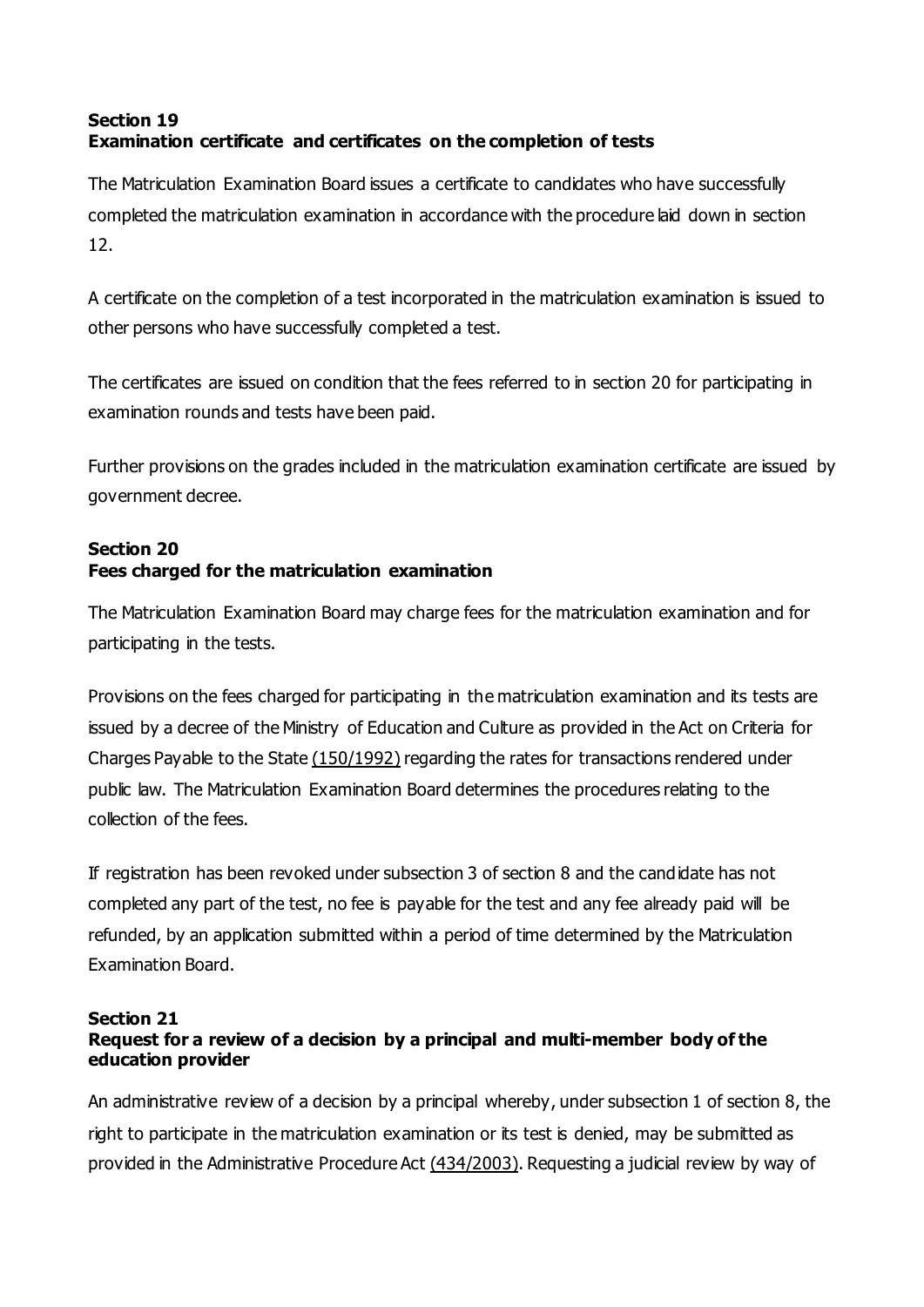appeal of a decision made by the Regional State Administrative Agency in the administrative review procedure is lodged with the Administrative Court.

A judicial review of a decision by which a principal or a multi-member body of the education provider has imposed a sanction referred to in subsection 1or 2 of section 15 may be requested by way of appeal with the Administrative Court. However, despite an appeal, the decision is enforced unless an injunction is issued by the appellate authority.

Any appeal referring to the decision in subsection 1 and 2 of this section shall be lodged within 14 days of the date of service of the decision. Requests for a review are otherwise subject to the provisions of the Administrative Judicial Procedure Act (586/1996). All appeals shall be processed as a matter of urgency. A judicial review of a decision of an Administrative Court may be requested by way of appeal only if the Supreme Administrative Court grants leave to appeal.

If the decision referred to subsection 2 is reversed, registration for the tests that the person did not participate in after the principal's decision will be become void without separate application and the fees for the individual tests refunded. Upon acceptance of an appeal, the Administrative Court or Supreme Administrative Court may decide that the candidate may retake the examination from the beginning.

### **Section 22**

# **Administrative review procedure for the grading of a test performance**

An administrative review of a decision by the Matriculation Examination Board, whereby a test performance has been graded, may be requested as provided in the Administrative Procedure Act.

The request for an administrative review shall be submitted to the Matriculation Examination Board within 14 days of the date on which the candidate entitled to make the request had the chance to be informed of the result of the grading and of how the criteria were applied to the test performance of the candidate. The Matriculation Examination Board assigns reviewers to carry out the review; none of whom may have been involved in marking the test answer subject to review.

Further provisions are issued by government decree on issuing a matriculation examination certificate and other certificates referred to in section 19 in cases when an administrative review of the grading of a test performance is requested and the notification of a decision is to be issued under the administrative review procedure.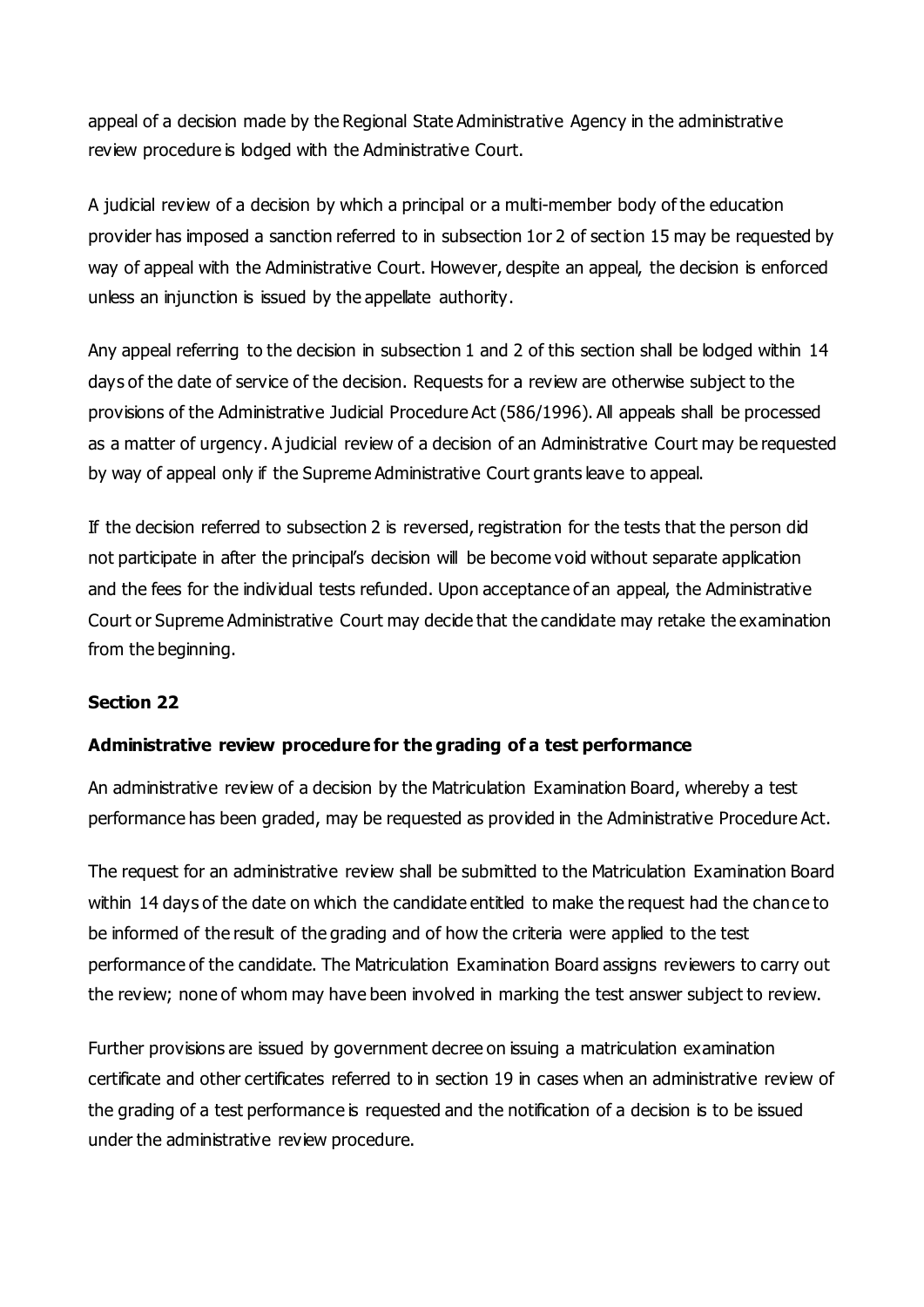# **Section 23 Requesting a review of a decision made by the Matriculation Examination Board**

A judicial review of a decision by the Matriculation Examination Board other than the review of a test performance is requested by way of appeal with the Administrative Court of Helsinki as provided in the Administrative Judicial Procedure Act, unless otherwise provided elsewhere by law. A judicial review of a decision made by the Administrative Court may be requested by way of appeal only if the Supreme Administrative Court grants leave to appeal.

A decision made based on the administrative review procedure referred to in section 22 may not be appealed.

## **Section 24 Right to obtain information**

Upon request, education providers shall provide the Matriculation Examination Board with the information necessary for organising and executing the matriculation examination.

Notwithstanding confidentiality provisions, education providers shall have the right to be informed of the decisions of the Matriculation Examination Board concerning the use of the special arrangements referred to in section 9 and the extension of the period of completion of the matriculation examination referred to in subsection 3 of section 13 concerning a candidate who has registered for a matriculation examination test, insofar as this is necessary for organising the tests.

# **Section 25 Certain examinations of a standard equivalent to the matriculation examination**

The International Baccalaureate, Reifeprüfung or Deutsche Internationale Abitur, as well as the European Baccalaureate of the European Schools, diplomas completed at the end of the education referred to in the Act on General Upper Secondary Education, confer the same rights as the successful completion of the matriculation examination referred to in this Act.

### **Section 26 Entry into force**

This Act enters into force on 1 August 2019.

This Act repeals the Act on the Organisation of the Matriculation Examination (672/2005), from now on the *repealed A[ct](https://www.finlex.fi/fi/laki/ajantasa/2019/20190502?search%20%5btype%5d%20=%20quick%20&%20search%20%5bquick%5d%20=%20Act%20on%20matriculation%20examination#highlight5)*, and the Government Decree on the Matriculation Examination (915/2005), from now on the repealed Decree.